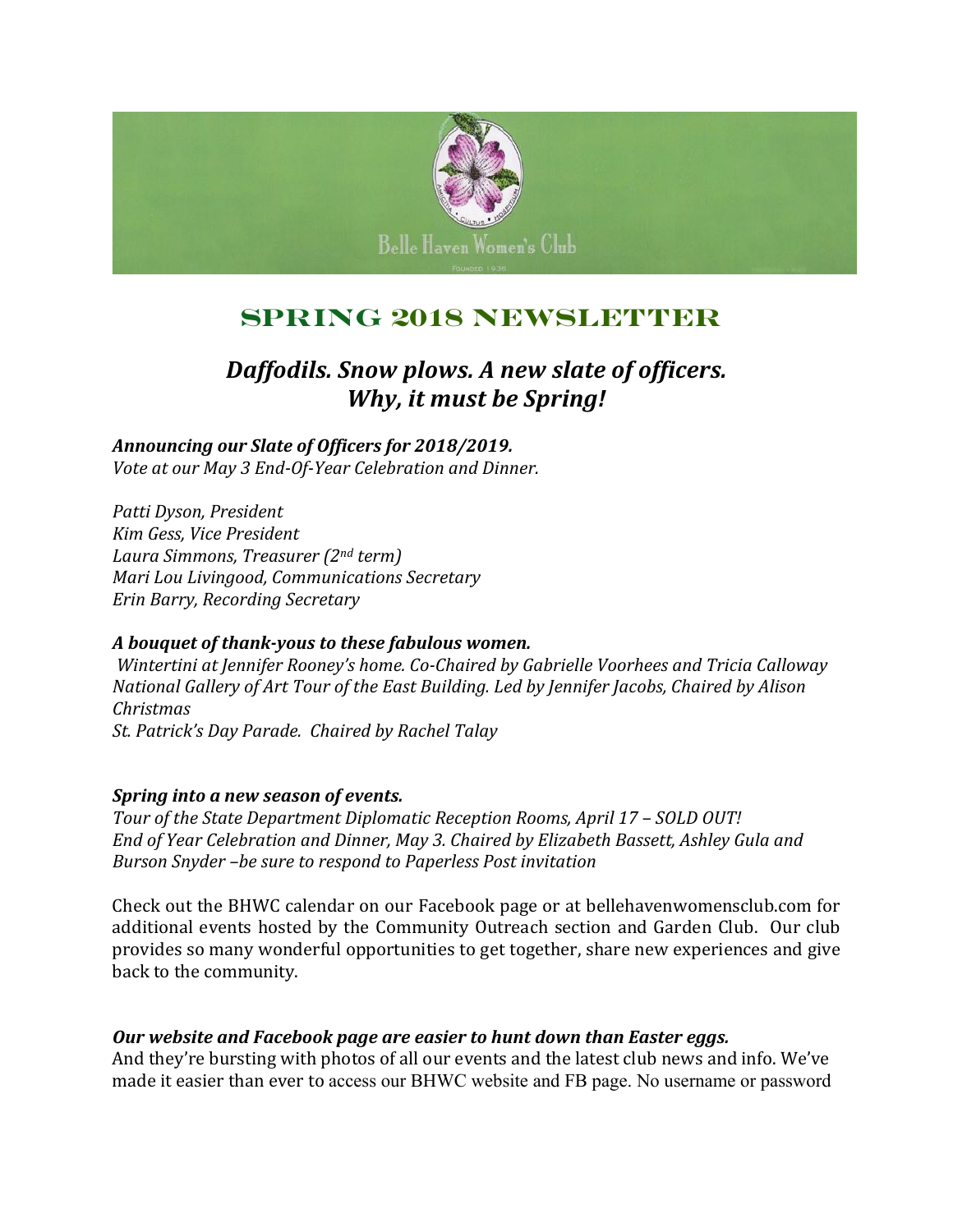necessary. Just enter bellehavenwomensclub.com in your browser and go straight to our website. (Fun tip: bookmark this page for even quicker access!) Usernames are no longer necessary, except for protected pages like Photos, Newsletter and the BHWC directory. There, just use the old website password: bhwc22307. Join our private Facebook group today. Go to BELLE HAVEN WOMEN'S CLUB FACEBOOK GROUP, or search on Facebook for Belle Haven Women's Club. You will be taken to the BHWC Facebook group page, where you click on the green JOIN GROUP button. Or contact Kristyn Burnett for information on joining. BHWC Facebook group members frequently post news about the community and club activities, making it a fun way to stay in touch, on the go.

Betsy Regnell **South** Jan Routh

President Vice President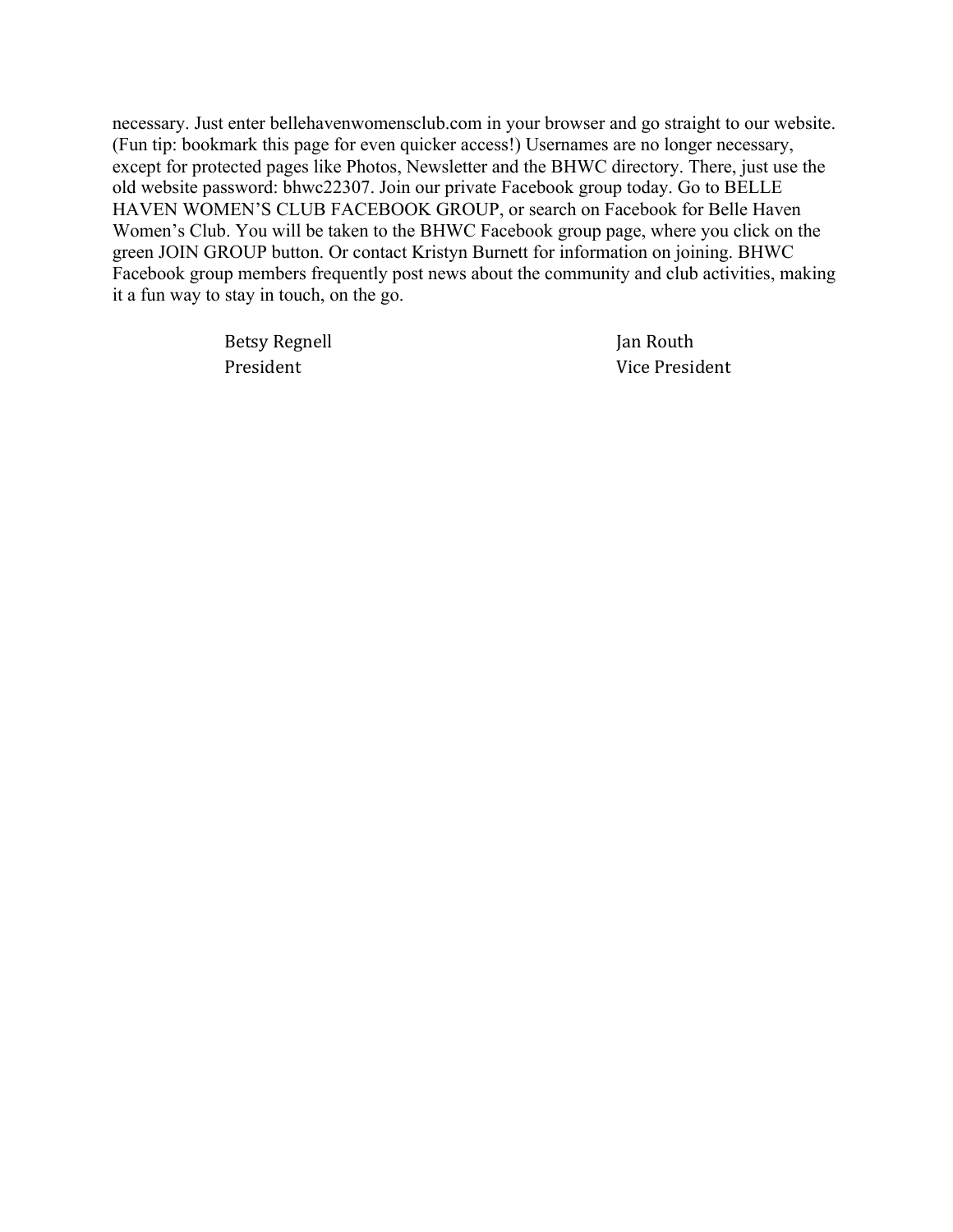### **Spring Calendar**

#### **April 2018**

| <b>Monday, April 2</b><br>$7:00$ p.m. | <b>Board Meeting</b><br>At the Home of Fran Rice                                                                                                                                  |
|---------------------------------------|-----------------------------------------------------------------------------------------------------------------------------------------------------------------------------------|
| Tuesday, April 10<br>$10:00$ a.m.     | <b>Community Outreach - Preparing Sandwiches for</b><br><b>Rising Hope</b><br>At the home of Molly Singerling                                                                     |
| Tuesday, April 17                     | <b>Tour of State Department Diplomatic Reception</b><br><b>Rooms</b>                                                                                                              |
| Tuesday, April 24                     | <b>Garden Club Field Trip</b><br>Garden Club of Virginia - Home & Garden Tour                                                                                                     |
| <b>May 2018</b>                       |                                                                                                                                                                                   |
| Thursday, May 3<br>$6:30$ p.m.        | <b>End of Year Celebration and Dinner</b><br>Belle Haven Country Club - Ballroom<br>Chaired by Elizabeth Bassett, Ashley Gula, Burson Snyder<br>RSVP to Paperless Post invitation |
|                                       |                                                                                                                                                                                   |

**Monday, May 7 Board Meeting** 7:00 p.m. At the home of Betty Demarest

#### **Tuesday, May 8 Community Outreach End-of-Year Luncheon** 12:00 p.m. At the home of Carol Ambrose

**Tuesday, May 15 Garden Club Meeting** 10:00 a.m. **At the home of Susan Golightly** Details to follow soon

#### **June 2018**

**Monday, June 4 Board Meeting**

7:00 p.m. At the home of Lura Nell Mitchell

**Tuesday, June 19 Garden Club Field Trip** Soleado Lavender Farm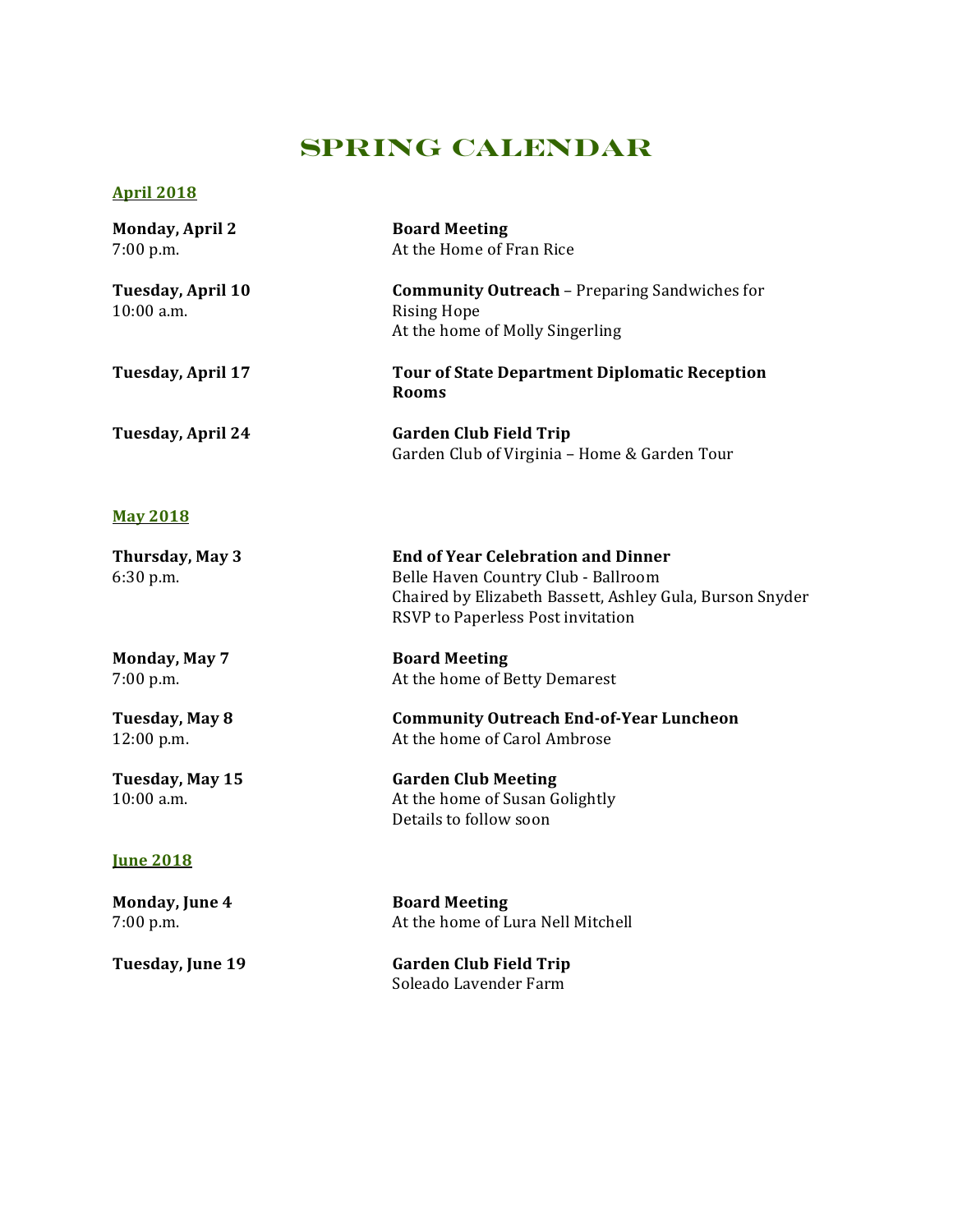### **Welcome Our New Members**

Erin Barry 6127 Vernon Terrace

Jamie Stratton 6016 Grove Drive

## **Garden Club**



Belle Haven Garden Club will celebrate Virginia Garden Week by participating in the Great Falls/Vienna Garden Tour on Tuesday, April 24.

Five houses and gardens on the tour. We plan to carpool to the various sites, viewing the two Great Falls and McLean homes in the morning, breaking up the day with lunch, and touring the Vienna homes and gardens after lunch.

We will arrange carpools to accommodate members who want to do half-day and full-day tours.

MEMBERS ARE RESPONSIBLE FOR PURCHASING THEIR OWN TICKETS. You can purchase prior to the tour for \$45 per ticket by going online, or purchase day of tour for \$50.

Please contact Garden Club President Eleni Silverman if you wish to participate in the tour.